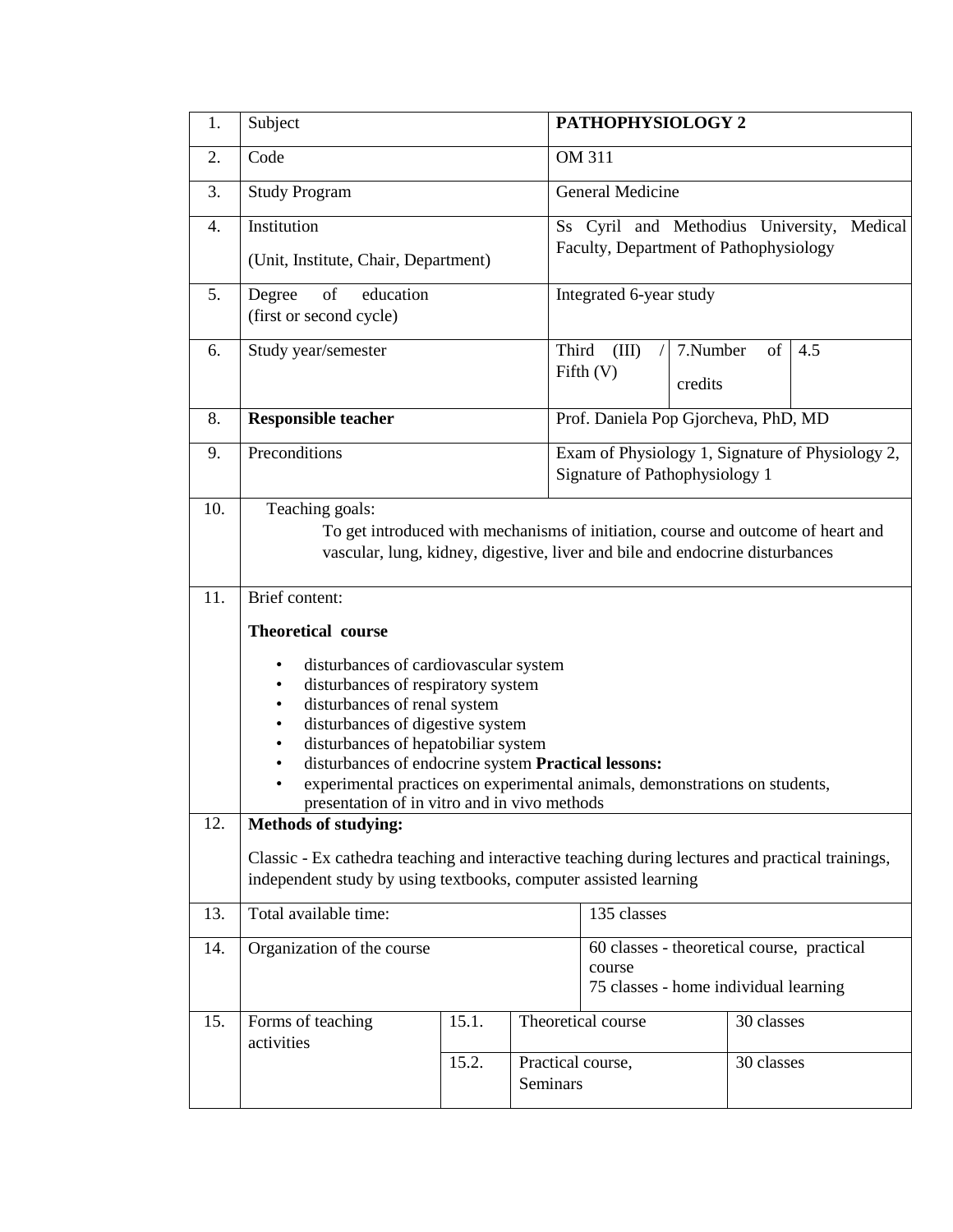| 16. | Other forms of activities |              | 16.1.                                                            | Practice                   |             |  |  |
|-----|---------------------------|--------------|------------------------------------------------------------------|----------------------------|-------------|--|--|
|     |                           |              | 16.2.                                                            | Individual tasks           |             |  |  |
|     |                           |              | 16.3.                                                            | Individual (home) learning | 75 classes  |  |  |
| 17. | Method of assessment      |              |                                                                  |                            |             |  |  |
|     | 17.1                      | <b>Tests</b> |                                                                  |                            | $min - max$ |  |  |
|     |                           |              | Continual assessment $-2$ tests (written form)                   |                            |             |  |  |
|     |                           |              | disturbances of cardiovascular, respiratory and renal<br>systems |                            |             |  |  |

|      |                                                            | 18 - 30 points                                                                                                                                                                                                                                                                                                                                                                                                                     |
|------|------------------------------------------------------------|------------------------------------------------------------------------------------------------------------------------------------------------------------------------------------------------------------------------------------------------------------------------------------------------------------------------------------------------------------------------------------------------------------------------------------|
|      |                                                            | 2. disturbances of digestive, hepatobiliar, haematopoetic and<br>endocrine systems 18 - 30 points                                                                                                                                                                                                                                                                                                                                  |
|      |                                                            | $18 - 30$ points                                                                                                                                                                                                                                                                                                                                                                                                                   |
|      |                                                            | Final exam: final test + oral examination                                                                                                                                                                                                                                                                                                                                                                                          |
|      |                                                            | 3. Final test: analysis of experimental models or tests for<br>disorders detection<br>$6 - 10$ points<br>4. Oral exam: theoretical discution for the application of<br>experimental models or tests<br>$6 - 10$ points<br><b>Complete exam - combination of the failled exam (written</b><br>form) plus final test and final oral exam<br>Full exam - combination of the two failled exams plus final<br>test and final oral exaam |
| 17.2 | Seminar<br>paper/project<br>(oral/written<br>presentation) | $min - max$<br>$/ - /$                                                                                                                                                                                                                                                                                                                                                                                                             |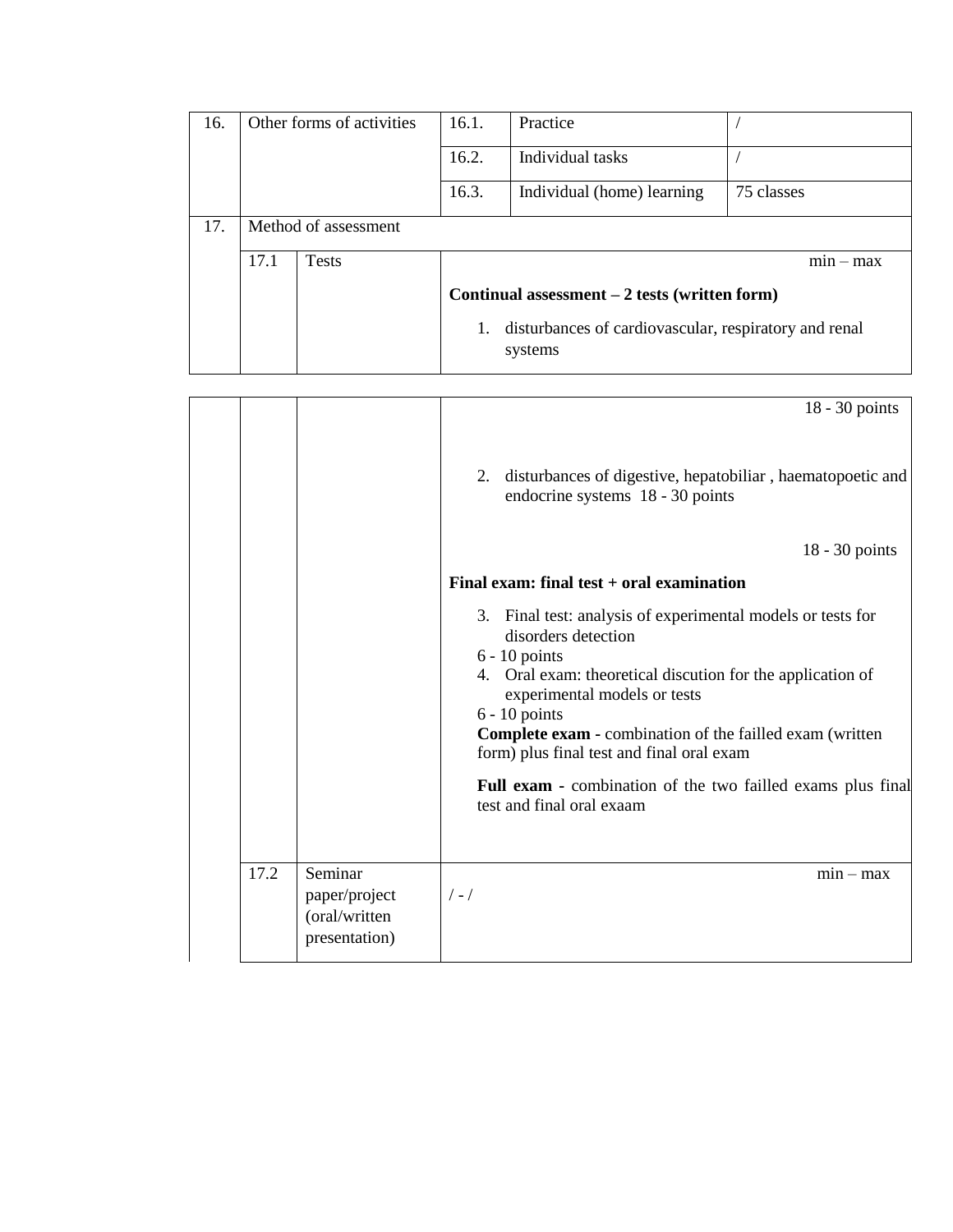|                                                               | 17.3                                                    | Active | participation | Students are obliged to follow actively all recommended<br>activities, including participation in the continuous testing of<br>knowlidge in order to get signature<br>Pointing of student's activities:<br>Theoretical course (% of presence)<br>min.30%<br>1 point<br>31-70%<br>2 points<br>71-100%<br>3-5 points<br>Practical<br>$10 - 15$ points |                                                                                                                                                                                             |  |  |  |
|---------------------------------------------------------------|---------------------------------------------------------|--------|---------------|-----------------------------------------------------------------------------------------------------------------------------------------------------------------------------------------------------------------------------------------------------------------------------------------------------------------------------------------------------|---------------------------------------------------------------------------------------------------------------------------------------------------------------------------------------------|--|--|--|
|                                                               |                                                         |        |               |                                                                                                                                                                                                                                                                                                                                                     |                                                                                                                                                                                             |  |  |  |
|                                                               |                                                         |        |               |                                                                                                                                                                                                                                                                                                                                                     | The grade in the final exam is given accrding to the grading tble,<br>and on basis of the sum of points obtained in all of the activities                                                   |  |  |  |
| 18.                                                           | Grading criteria<br>(points / grade)                    |        |               | up to 59 points                                                                                                                                                                                                                                                                                                                                     | $5$ (five) F                                                                                                                                                                                |  |  |  |
|                                                               |                                                         |        |               | from 60 to 68 points                                                                                                                                                                                                                                                                                                                                | $6$ (six) E                                                                                                                                                                                 |  |  |  |
|                                                               |                                                         |        |               | from 69 to 76 points                                                                                                                                                                                                                                                                                                                                | $7$ (seven) D                                                                                                                                                                               |  |  |  |
|                                                               |                                                         |        |               | from 77 to 84 points                                                                                                                                                                                                                                                                                                                                | $8$ (eight) C                                                                                                                                                                               |  |  |  |
|                                                               |                                                         |        |               | from 85 to 92 points                                                                                                                                                                                                                                                                                                                                | $9$ (nine) B                                                                                                                                                                                |  |  |  |
|                                                               |                                                         |        |               | from 93 to 100 points                                                                                                                                                                                                                                                                                                                               | $10$ (ten) A                                                                                                                                                                                |  |  |  |
| Requirement for signature<br>19.<br>and taking the final exam |                                                         |        |               | activities.<br>points in both theoretical and practical courses.                                                                                                                                                                                                                                                                                    | The student is required to actively follow all of the planned<br><b>Conditional criteria for assessment of knowledge:</b><br>In order to get a signature, the student should obtain minimum |  |  |  |
|                                                               |                                                         |        |               | In order to take the final exam, the student should obtain the<br>minimum points in the two continual assessments; If the<br>student has not obtained the minimum points in the continual<br>assessments, he/she will be obligated to pass them before the<br>final exam.                                                                           |                                                                                                                                                                                             |  |  |  |
| 20.                                                           | Language of instruction                                 |        |               | Macedonian                                                                                                                                                                                                                                                                                                                                          |                                                                                                                                                                                             |  |  |  |
| 21.                                                           | Method of monitoring the<br>quality of teaching process |        |               |                                                                                                                                                                                                                                                                                                                                                     | Attendance of students to classes and interactive participation<br>in theoretical and practical lessons.                                                                                    |  |  |  |
| 22.                                                           | <b>Textbooks</b>                                        |        |               |                                                                                                                                                                                                                                                                                                                                                     |                                                                                                                                                                                             |  |  |  |
|                                                               | 22.1.                                                   |        | Mandatory     |                                                                                                                                                                                                                                                                                                                                                     |                                                                                                                                                                                             |  |  |  |